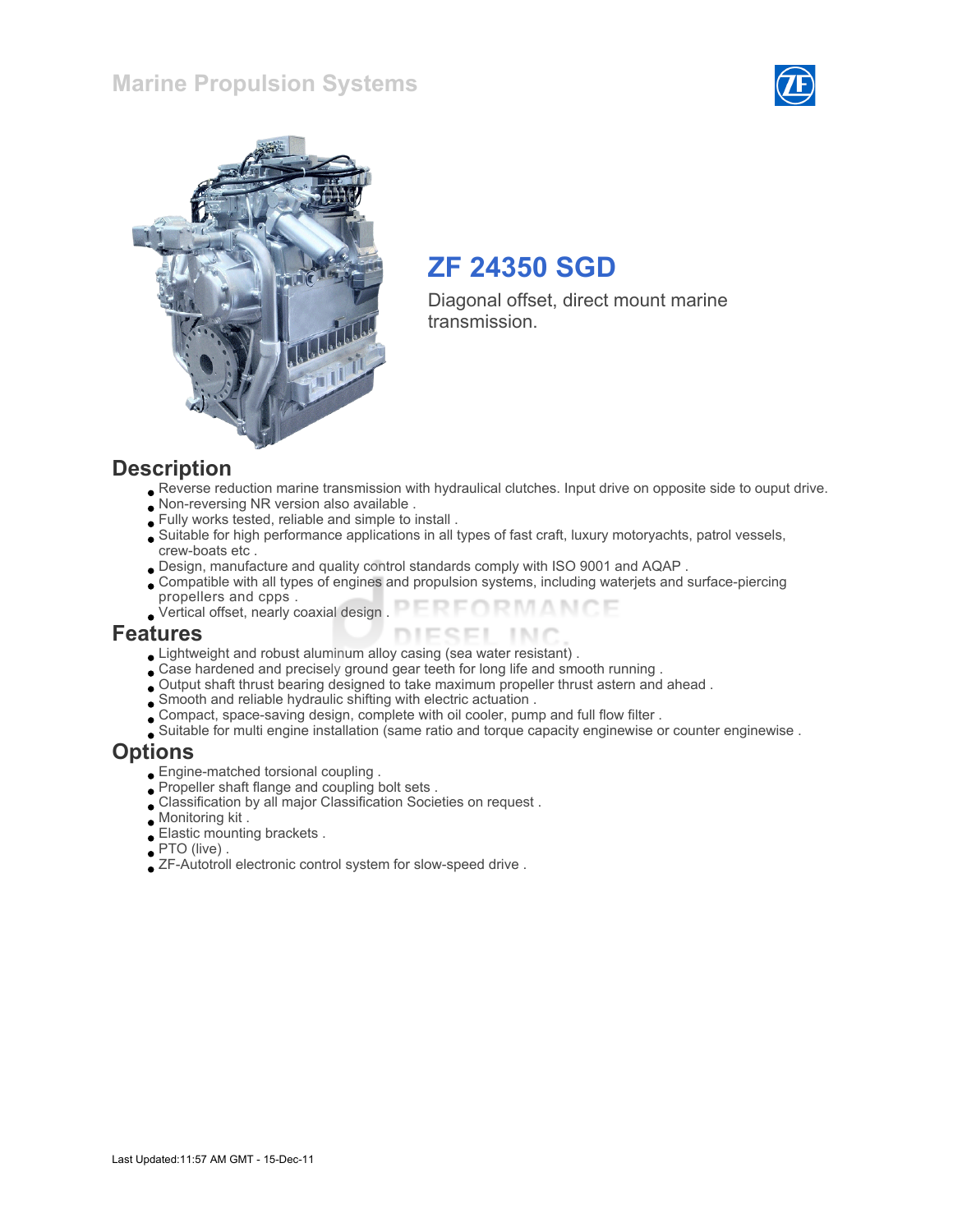Ratings

## Light Duty

| RATIOS                                       | <b>MAX. TORQUE POWER/RPM</b><br><b>INPUT POWER CAPACITY</b> |                                                                          |    |    |    |          |           |          |          |    |            |  |
|----------------------------------------------|-------------------------------------------------------------|--------------------------------------------------------------------------|----|----|----|----------|-----------|----------|----------|----|------------|--|
|                                              | Nm                                                          | ftlb                                                                     | kW | hp | kW | hp       | <b>kW</b> | hp       | kW       | hp | <b>RPM</b> |  |
|                                              |                                                             |                                                                          |    |    |    | 1800 rpm |           | 2000 rpm | 2100 rpm |    |            |  |
| $\blacksquare$ 3.300, 7.000                  | 21500                                                       | 15858   2.2513   3.0191   4052   5434   4503   6038   4728   6340   2100 |    |    |    |          |           |          |          |    |            |  |
| $\blacksquare$ 17.600<br>$*$ 0. 0. 0. . 1. . | 19451                                                       | 14346 2.0368 2.7313 3666 4916 4074 5463 4277 5736 2100                   |    |    |    |          |           |          |          |    |            |  |

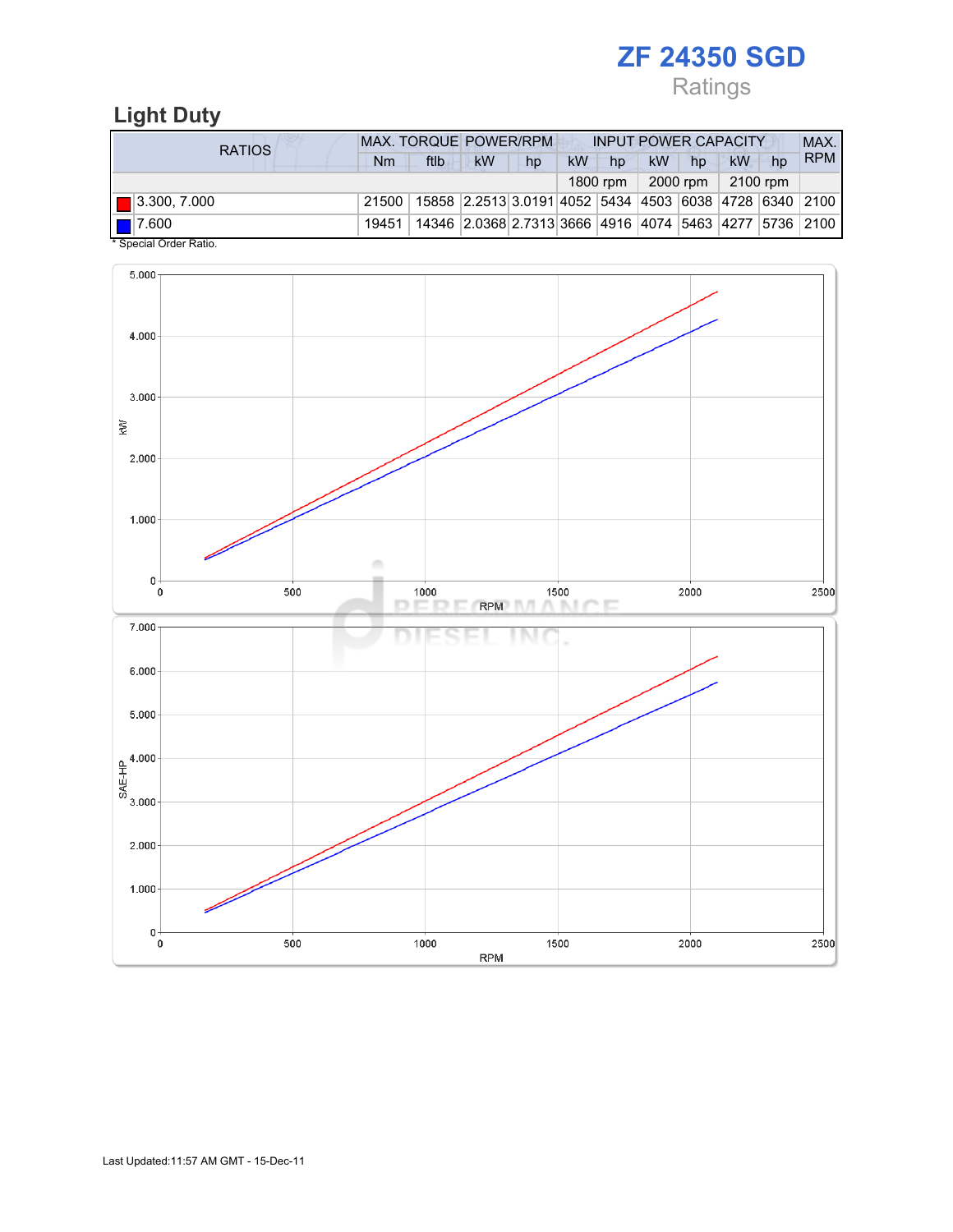## Ratings

## Medium Duty

| <b>RATIOS</b>                                                                                                                                                                                                                                                                                                                                                                                 | <b>MAX. TORQUE POWER/RPM</b><br><b>INPUT POWER CAPACITY</b> |                                                                                  |    |    |           |          |           |          |          |    | MAX.       |
|-----------------------------------------------------------------------------------------------------------------------------------------------------------------------------------------------------------------------------------------------------------------------------------------------------------------------------------------------------------------------------------------------|-------------------------------------------------------------|----------------------------------------------------------------------------------|----|----|-----------|----------|-----------|----------|----------|----|------------|
|                                                                                                                                                                                                                                                                                                                                                                                               | Nm                                                          | ftlb                                                                             | kW | hp | <b>kW</b> | hp       | <b>kW</b> | hp       | kW       | hp | <b>RPM</b> |
|                                                                                                                                                                                                                                                                                                                                                                                               |                                                             |                                                                                  |    |    |           | 1600 rpm |           | 1800 rpm | 2050 rpm |    |            |
| $\boxed{ }$ 3.300, 7.000                                                                                                                                                                                                                                                                                                                                                                      |                                                             | 18198   13422   1.9055 2.5554 3049   4089   3430   4600   3906   5239   2100     |    |    |           |          |           |          |          |    |            |
| $\blacksquare$ 7.600<br>$\bullet$ 0. $\bullet$ 1. 0. $\bullet$ 1. $\bullet$ 1. $\bullet$ 1. $\bullet$ 1. $\bullet$ 1. $\bullet$ 1. $\bullet$ 1. $\bullet$ 1. $\bullet$ 1. $\bullet$ 1. $\bullet$ 1. $\bullet$ 1. $\bullet$ 1. $\bullet$ 1. $\bullet$ 1. $\bullet$ 1. $\bullet$ 1. $\bullet$ 1. $\bullet$ 1. $\bullet$ 1. $\bullet$ 1. $\bullet$ 1. $\bullet$ 1. $\bullet$ 1. $\bullet$ 1. $\$ |                                                             | 16465   12144   1.7241   2.3120   2759   3699   3103   4162   3534   4740   2100 |    |    |           |          |           |          |          |    |            |

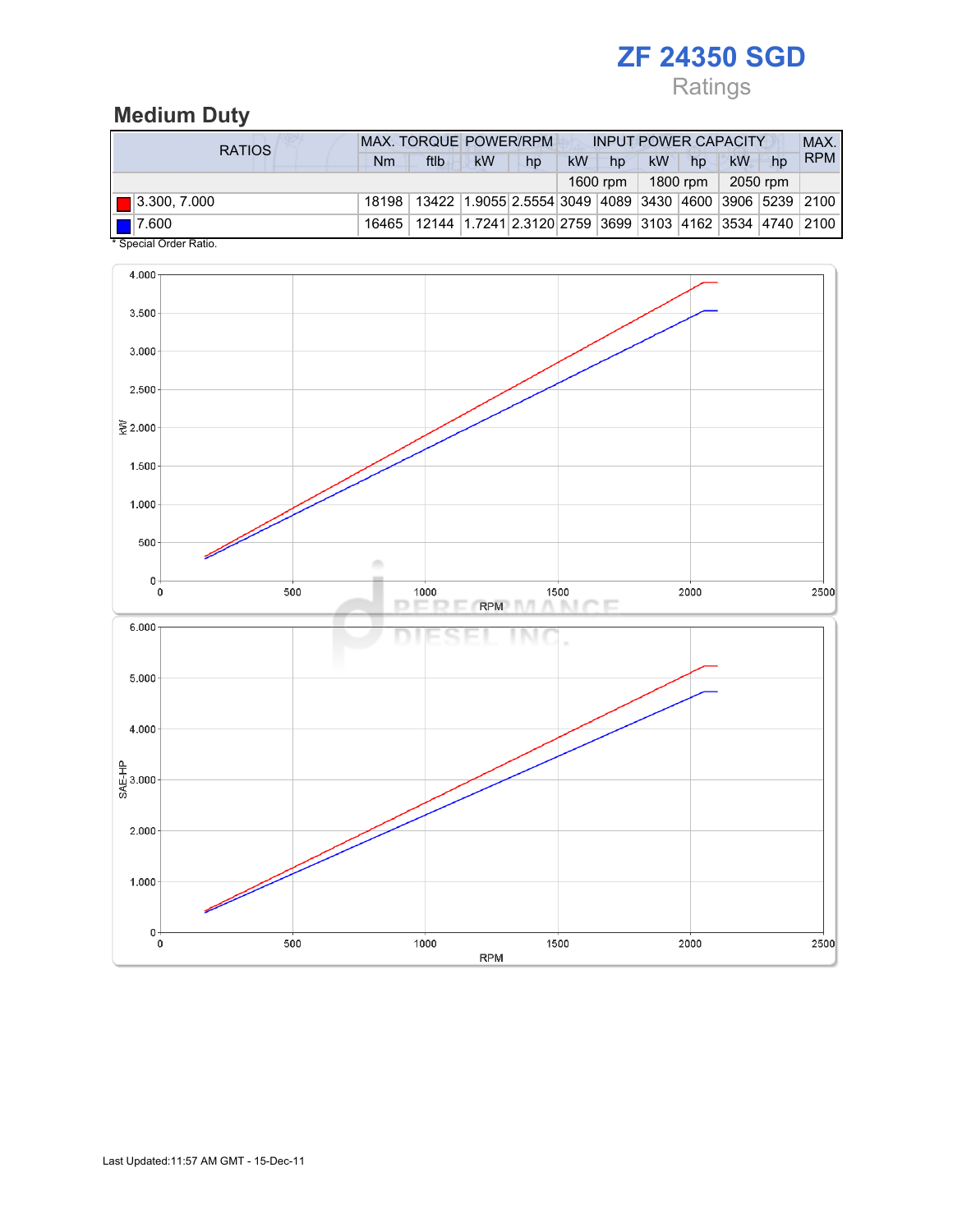## Ratings

### Continuous Duty

| <b>RATIOS</b>               |       | <b>MAX. TORQUE POWER/RPM</b> |                                                        |    | <b>INPUT POWER CAPACITY</b> |            |    |                      |          |    | MAX.       |  |
|-----------------------------|-------|------------------------------|--------------------------------------------------------|----|-----------------------------|------------|----|----------------------|----------|----|------------|--|
|                             | Nm    | ftlb                         | <b>kW</b>                                              | hp | <b>kW</b>                   | hp         | kW | hp                   | kW       | hp | <b>RPM</b> |  |
|                             |       |                              |                                                        |    |                             | $1200$ rpm |    | 1600 rpm $\parallel$ | 1800 rpm |    |            |  |
| $\blacksquare$ 3.300, 7.000 | 14390 |                              | 10614 1.5068 2.0207 1808 2425 2411 3233 2712 3637 1800 |    |                             |            |    |                      |          |    |            |  |
| $\blacksquare$ 7.600        | 13019 | 9602                         | $ 1.3632 1.8281 1636 2194 2181 2925 2454 3291 1800$    |    |                             |            |    |                      |          |    |            |  |
| * Special Order Ratio.      |       |                              |                                                        |    |                             |            |    |                      |          |    |            |  |

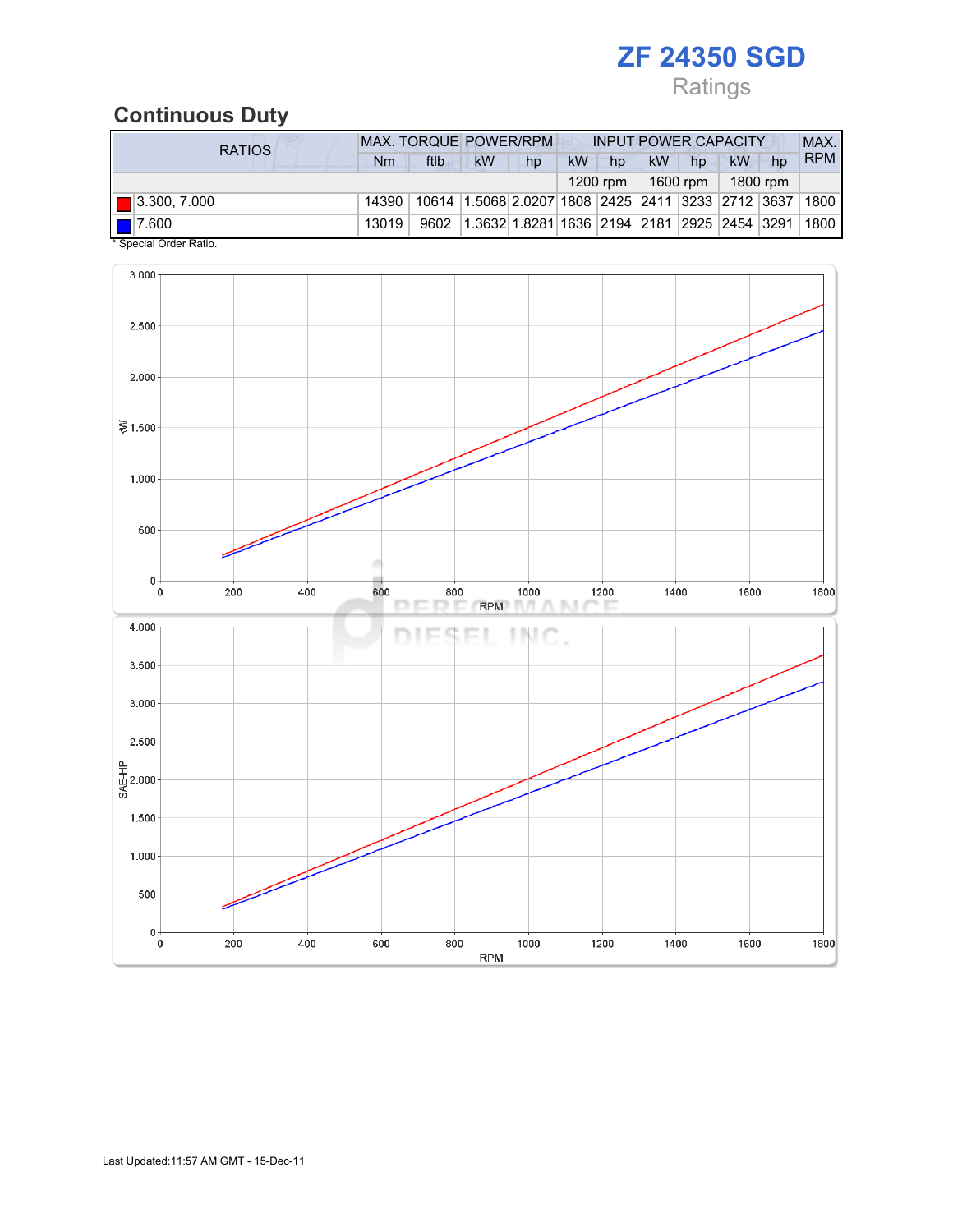**Dimensions** 

 $C$   $B$   $A$ 

١F N 6



| mm (inches)    |    |                                  |                |       |                |                                                                    |                            |  |  |  |
|----------------|----|----------------------------------|----------------|-------|----------------|--------------------------------------------------------------------|----------------------------|--|--|--|
|                | Β1 | B <sub>2</sub>                   | B <sub>3</sub> | $B_4$ | H <sub>1</sub> | H <sub>2</sub>                                                     |                            |  |  |  |
| 254 (10.0)     |    | 890 (35.1) 890 (35.1) 440 (17.3) |                |       |                | 690 (27.2)   1,288 (50.7)   1,073 (42.2)   845 (33.3)   750 (29.5) |                            |  |  |  |
| Weight kg (lb) |    |                                  |                |       |                |                                                                    | Oil Capacity Litre (US qt) |  |  |  |
| 4,500 (9,921)  |    |                                  |                |       | 200 (212)      |                                                                    |                            |  |  |  |
|                |    |                                  |                |       |                |                                                                    |                            |  |  |  |

## Output Coupling Dimensions

|    |                 |    |                   |               |                                                         | <b>Bolt Holes</b> |       |              |  |  |
|----|-----------------|----|-------------------|---------------|---------------------------------------------------------|-------------------|-------|--------------|--|--|
|    |                 |    |                   |               |                                                         | No.               |       | Diameter (E) |  |  |
| mm | mm <sub>1</sub> | In | $\blacksquare$ mm | $\mathsf{In}$ | mm                                                      |                   | mm    |              |  |  |
|    |                 |    |                   |               | 550   21.7   492   19.4   437   17.2   50.0   1.97   24 |                   | -30.4 | 1.20         |  |  |